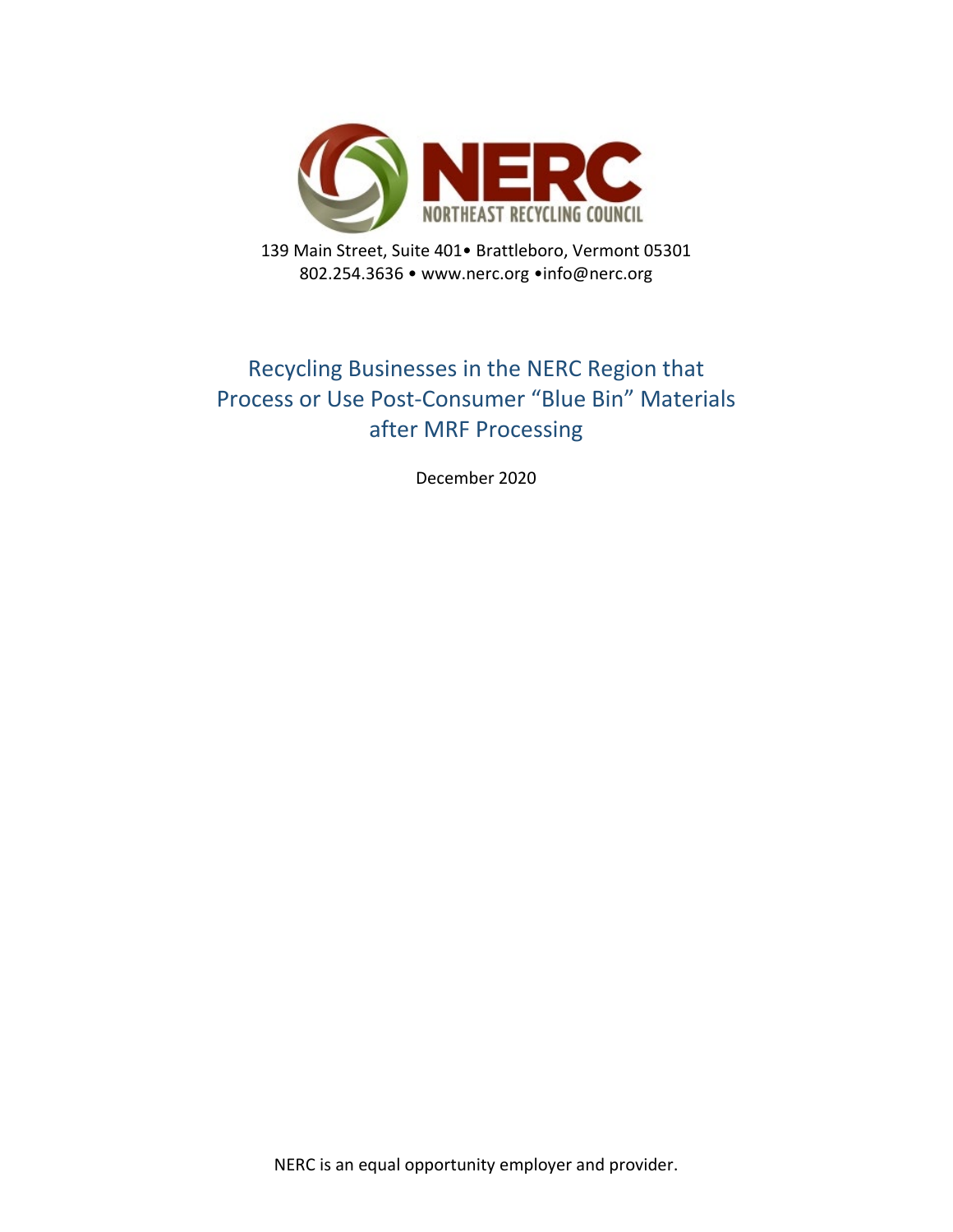## Contents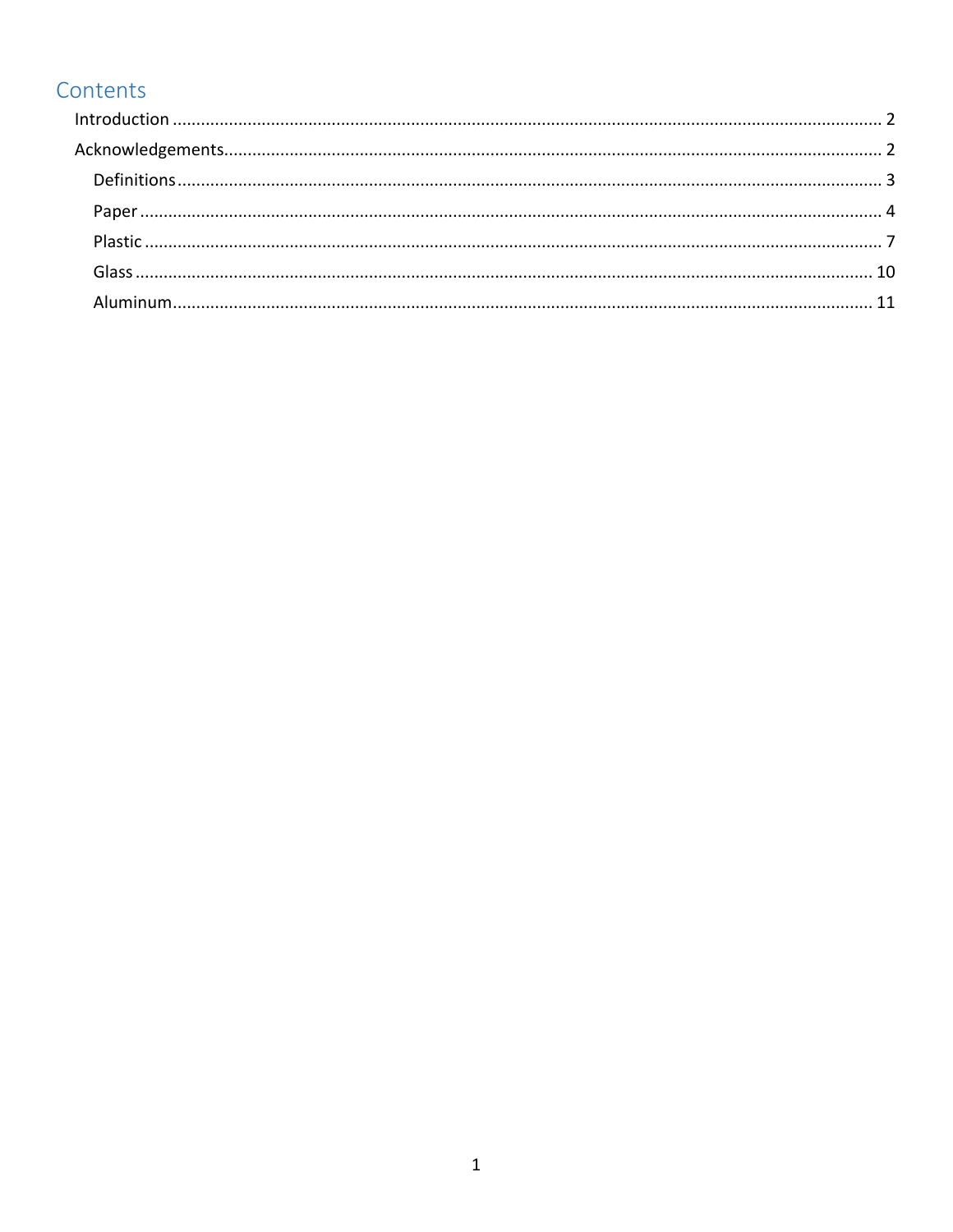#### <span id="page-2-0"></span>Introduction

The NERC-NEWMOA Regional Recycling Market Development Committee has produced this list of businesses that process or use post-consumer recycled content after processing by MRFs, derived from so-called "blue bin" recyclables: paper, plastic, glass, aseptic cartons, aluminum and steel cans.

The list is limited to facilities in the NERC region – Connecticut, Delaware, Maine, Maryland, Massachusetts, New Hampshire, New Jersey, New York, Pennsylvania, Rhode Island, and Vermont.

There may be errors and even omissions. If you identify either, please contact Lynn Rubinstein, NERC Executive Director [\(lynn@nerc.org\)](mailto:lynn@nerc.org).

### <span id="page-2-1"></span>Acknowledgements

Many people and organizations assisted with the development of this list. We would like to thank:

- Matt Meenan, Aluminum Association
- Megan Daum, American Beverage Association
- Brian Hawkinson, American Forest & Paper Association (AF&PA)
- Liz Bedard, Association of Plastic Recyclers (APR)
- Scott Breen, Can Manufacturers Institute
- Barbara Heineken, The Carton Council
- Sherill Baldwin, Connecticut Department of Energy & Environmental Protection
- Rick Watson, Delaware Solid Waste Authority
- DSM Environmental
- Rachel Kenyon, Fibre Box Association
- Jonathan Levy, Institute of Scrap Recycling Industries (ISRI)
- Megan Pryor, Maine Department of Environmental Protection
- David Mrgich, Maryland Department of the Environment
- Brooke Nash & John Fisher, Massachusetts Department of Environmental Protection
- Chaz Miller, Miller & Associate, Chair, NERC-NEWMOA Regional Recycling Market Development Committee
- More Associates
- Darrel Collier, NAPCOR
- NERC Glass Recycling Markets Committee
- Michael Nork, New Hampshire Department of Environmental Conservation
- Fran McPoland, Paper Recycling Coalition
- Charles Scheidler, Pennsylvania Department of Environmental Protection
- Kathy Pflugbeil, Rand-Whitney Containerboard
- Laura Rowell, Sonoco
- Michael Noel, TOMRA
- <span id="page-2-2"></span>• Josh Kelly, Vermont Department of Environmental Conservation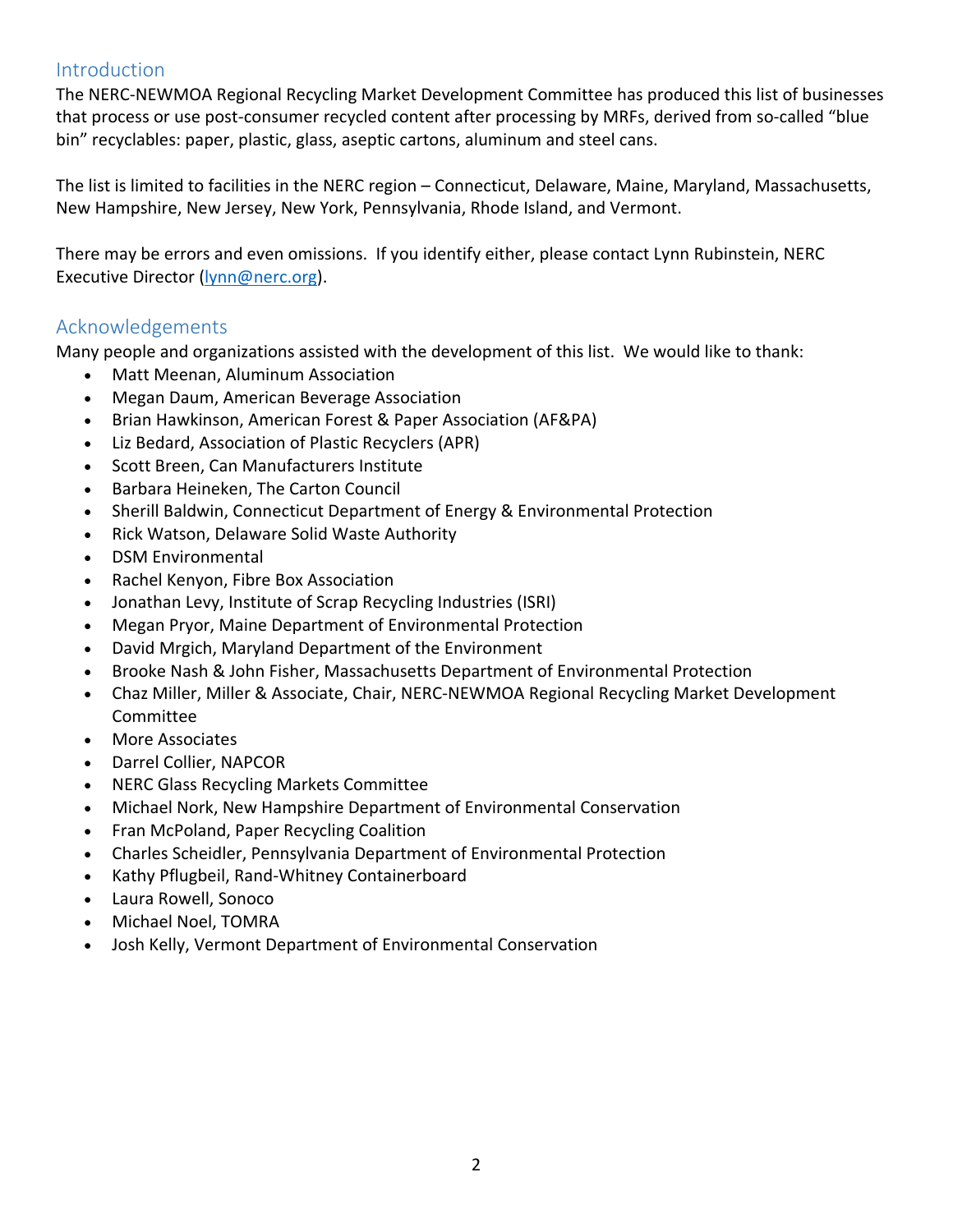### Definitions

- **# 3 – 7** A blend of plastic types #3 (Polyvinyl Chloride (PVC)), 4 (Low-Density Polyethylene (LDPE)), 5 (Polypropylene (PP), 6 (Polystyrene (PS)), and 7 (other).
- **3-mix** A blend of clear, brown, and green glass.
- **Beneficiator** Turns glass beverage and food containers into cullet for use in glass products with postconsumer content.
- **Bulky rigid** Oversized HDPE and PP items and containers.
- **Compounder** Creates plastic blends and then forms into products.
- **Converter** Takes one type of paper and turns it into another. For example, a roll of paper in paper bags.
- **Cullet** Broken pieces of glass used to make new glass
- **Extruder** Forms liquid aluminum into shapes.
- **HPDE** High-density polyethylene resin (#2)
- **Manufacturer** Makes products using post-consumer recycled content for sale into marketplace.
- **OCC** Old corrugated cardboard (used cardboard boxes).
- **Paper mill** Makes pulp and paper from post-consumer paper, such as cardboard and mixed residential paper.
- **PET** Polyethylene terephthalate (#1)
- **PP** Polypropylene (#5)
- **Reclaimer** Turns plastic beverage and food containers into ground plastic or flakes for use in the manufacture of products with post-consumer content.
- **UBC** Used beverage containers.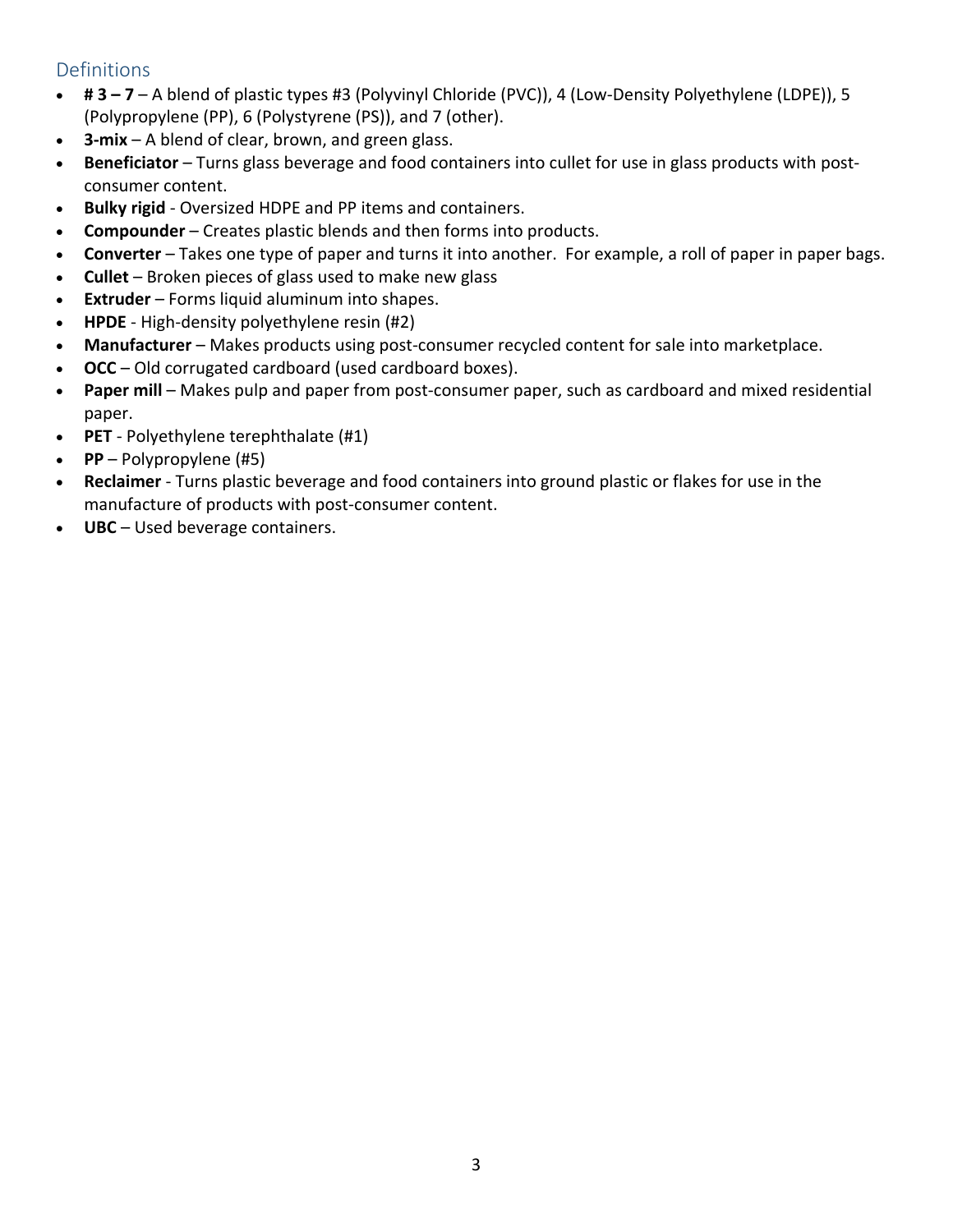## Paper

<span id="page-4-0"></span>

| Company                   | City                | <b>State</b> | <b>URL</b>                       | <b>Material</b> | <b>Business type</b> | <b>Product</b>               |  |
|---------------------------|---------------------|--------------|----------------------------------|-----------------|----------------------|------------------------------|--|
| <b>Atlantic Pulp</b>      | North Haven         | <b>CT</b>    | www.atlanticpulp.com             | Newspaper       | Converter            | Molded pulp products         |  |
| Rand-Whitney              | Waterbury           | <b>CT</b>    | www.randwhitney.com/packaging-   | Paper           | Converter            | Paperboard                   |  |
| <b>Container LLC</b>      |                     |              | company                          |                 |                      |                              |  |
| Greif                     | Chicopee            | MA           | www.greif.com                    | Paper           | Converter            | Cores & tubes                |  |
| <b>New England Sheets</b> | Devens              | MA           | www.randwhitney.com              | Paper           | Converter            | Paperboard                   |  |
| Ox Industries             | Holliston           | MA           | https://oxindustries.com         | Paper           | Converter            | Cores & tubes                |  |
| Rand-Whitney              | Worcester           | <b>MA</b>    | www.randwhitney.com/packaging-   | Paper           | Converter            | Paperboard                   |  |
| <b>Container LLC</b>      |                     |              | company                          |                 |                      |                              |  |
| Seaman Paper              | <b>Otter River</b>  | MA           | www.seamanpaper.com              | Paper           | Converter            | Tissue                       |  |
| Sullivan Paper            | West Springfield    | MA           | www.sullivanpaper.com            | Paper           | Converter            | Gift wrap                    |  |
| Ufp Technologies Inc      | Newburyport         | MA           | www.ufpt.com                     | Newspaper       | Converter            | Molded pulp products         |  |
| WestRock                  | Devens              | MA           | www.westrock.com                 | Paper           | Converter            | Corrugated cardboard         |  |
| <b>Maryland Paper</b>     |                     |              |                                  |                 |                      | Dry felt roofing             |  |
| Company                   | Williamsport        | <b>MD</b>    | www.marylandpaper.com            | Paper           | Converter            | underlayment; facer roofing  |  |
|                           |                     |              |                                  |                 |                      | insulation; & pallet sheets  |  |
| WestRock                  | <b>Baltimore</b>    | <b>MD</b>    | www.westrock.com                 | Paper           | Converter            | Corrugated cardboard         |  |
| Huhtamaki N.A             | Waterville          | <b>ME</b>    | www.huhtamaki.com                | Newspaper       | Converter            | Food service packaging       |  |
| <b>RTS Packaging</b>      | Scarborough         | ME           | www.rtspackaging.com             | Paper           | Converter            | Corrugated cardboard         |  |
| Sonoco                    | Pittsfield          | <b>ME</b>    | www.sonoco.com                   | Paper           | Converter            | Cores & tubes                |  |
| Volk Packaging Corp.      | Biddeford           | <b>ME</b>    | www.volkboxes.com                | Paper           | Converter            | <b>Boxes</b>                 |  |
| <b>Graphic Packaging</b>  | Concord             | <b>NH</b>    | www.graphicpkg.com               | Paper           | Converter            | Paperboard, folding cartons, |  |
|                           |                     |              |                                  |                 |                      | foodservice packaging        |  |
| Rand-Whitney              | Dover               | <b>NH</b>    | www.randwhitney.com/packaging-   | Paper           | Converter            | Paperboard                   |  |
| <b>Container LLC</b>      |                     |              | company                          |                 |                      |                              |  |
| McLean Packaging Corp.    | Moorestown          | NJ           | www.mcleanpackaging.com          | Paper           | Converter            | Folding cartons              |  |
| McLean Packaging Corp.    | Pennsauken          | <b>NJ</b>    | www.mcleanpackaging.com          | Paper           | Converter            | Corrugated packaging         |  |
| Sonoco                    | Dayton              | NJ           | www.sonoco.com                   | Packaging       | Converter            | Rigid paper cans             |  |
| Marcal, A Soundview       | <b>Elmwood Park</b> | <b>NJ</b>    | https://closedloop.marcalpro.com | Paper           | Converter            | Paper towels, napkins, &     |  |
| Paper Company             |                     |              |                                  |                 |                      | tissue,                      |  |
| WestRock                  | Dayton              | NJ           | www.westrock.com                 | Paper           | Converter            | Corrugated cardboard         |  |
| Cascades                  |                     |              |                                  |                 |                      |                              |  |
| Containerboard            | Schenectady         | <b>NY</b>    | www.cascades.com                 | Paper           | Converter            | Paperboard                   |  |
| Packaging                 |                     |              |                                  |                 |                      |                              |  |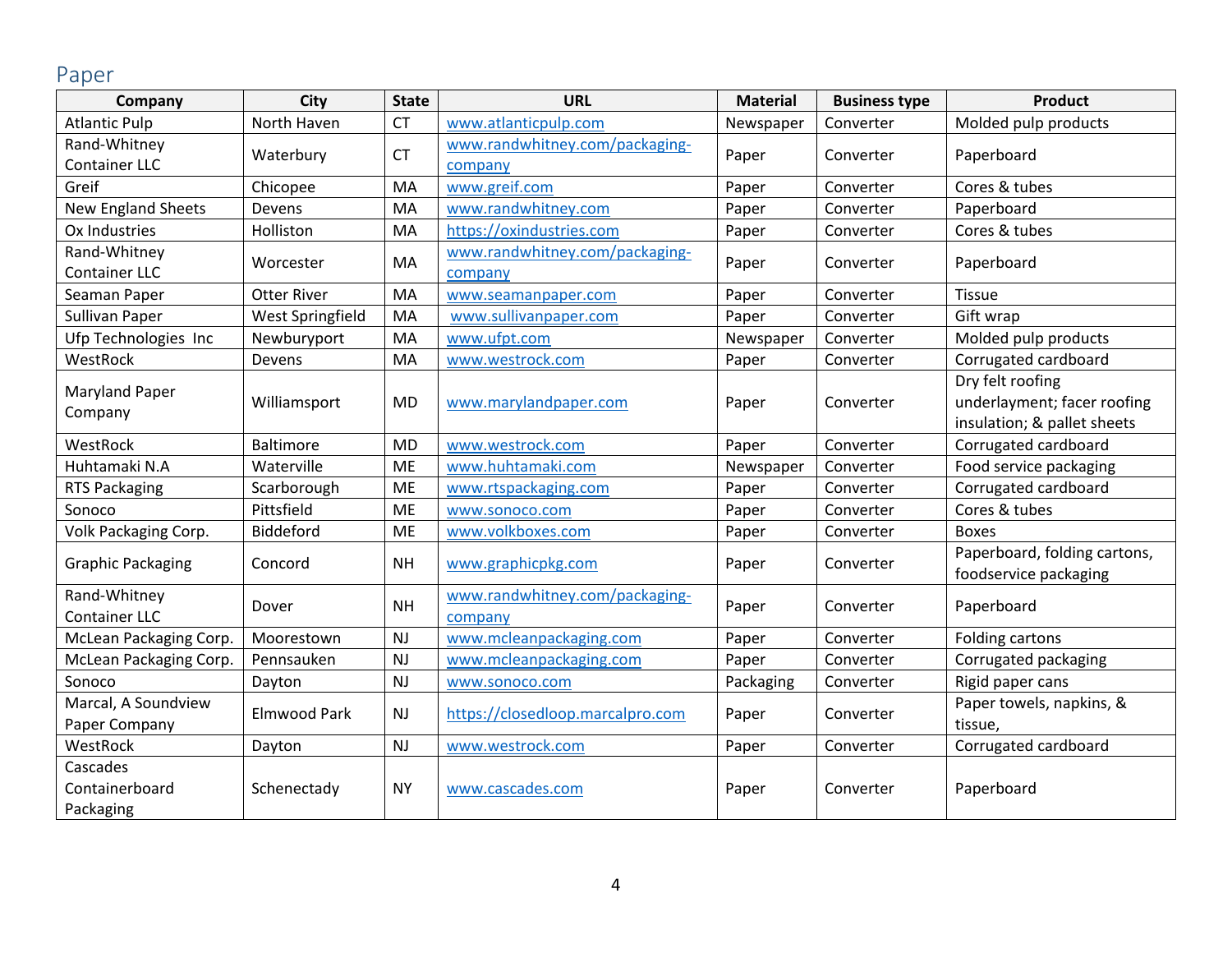| Company                                 | City          | <b>State</b> | <b>URL</b>                   | <b>Material</b> | <b>Business type</b> | <b>Product</b>                     |
|-----------------------------------------|---------------|--------------|------------------------------|-----------------|----------------------|------------------------------------|
| Cascades                                |               |              |                              |                 |                      |                                    |
| Containerboard                          | Lancaster     | <b>NY</b>    | www.cascades.com             | Paper           | Converter            | Paperboard                         |
| Packaging                               |               |              |                              |                 |                      |                                    |
| Cascades                                |               |              |                              |                 |                      |                                    |
| Containerboard                          | Niagara Falls | <b>NY</b>    | www.cascades.com             | Paper           | Converter            | Paperboard                         |
| Packaging                               |               |              |                              |                 |                      |                                    |
| Cascades                                |               |              |                              |                 |                      |                                    |
| Containerboard                          | Niagara Falls | <b>NY</b>    | www.cascades.com             | Paper           | Converter            | Paperboard                         |
| Packaging                               |               |              |                              |                 |                      |                                    |
| Engineered                              |               |              |                              |                 |                      |                                    |
| Components &                            | Fairport      | <b>NY</b>    | www.ecpplastictrays.com      | Pulp            | Converter            | Egg trays                          |
| Packaging Llc                           |               |              |                              |                 |                      |                                    |
| <b>Fossil Graphics</b>                  | Deer Park     | <b>NY</b>    | www.fossilgraphics.com       | Paper           | Converter            | Signage                            |
| PaperWork Industries                    | Baldwinsville | <b>NY</b>    | www.paperworksindustries.com | Paper           | Converter            | Paperboard                         |
| <b>Pratt Industries</b>                 | New Windsor   | <b>NY</b>    | www.prattindustries.com      | Paper           | Converter            | Paper                              |
| WestRock                                | Solvay        | <b>NY</b>    | www.westrock.com             | Paper           | Converter            | Containerboard                     |
| WestRock                                | Camillus      | <b>NY</b>    | www.westrock.com             | Paper           | Converter            | Corrugated cardboard               |
| WestRock                                | Deer Park     | <b>NY</b>    | www.westrock.com             | Paper           | Converter            | Corrugated cardboard               |
| Applegate Insulation                    | Chambersburg  | PA           | www.applegateinsulation.com  | Paper           | Converter            | Insulation                         |
| Chambersburg Waste<br>Paper Company Inc | Chambersburg  | PA           | www.cwprecycle.com           | Paper           | Converter            | Animal bedding                     |
| D.S.Smith                               | Reading       | PA           | www.dssmith.com/recycling    | Paper           | Converter            | Cartons, packaging and<br>displays |
| <b>Erie Energy Products</b>             | Erie          | PA           | www.erieenergyproducts.com   | Paper           | Converter            | Cellulose insulation               |
| Greif                                   | Lancaster     | PA           | www.greif.com                | Paper           | Converter            | Fiber drums                        |
| McLean Packaging Corp.                  | Nazareth      | PA           | www.mcleanpackaging.com      | Paper           | Converter            | Rigid paper box                    |
| <b>National Gypsum</b>                  | New Columbia  | PA           | www.nationalgypsum.com       | Paper           | Converter            | Gypsum Board                       |
| Newman & Company                        | Philadelphia  | PA           | www.newmanpaperboard.com     | Paper           | Converter            | Paperboard                         |
| Ox Industries                           | Hanover       | PA           | https://oxindustries.com     | Paper           | Converter            | Cores & tubes                      |
| Ox Industries                           | York          | PA           | https://oxindustries.com     | Paper           | Converter            | Corrugated & paperboard            |
| PittMoss LLC                            | Ambridge      | PA           | www.pittmoss.com             | Paper           | Converter            | Animal bedding                     |
| <b>Pratt Industries</b>                 | <b>Emmaus</b> | PA           | www.prattindustries.com      | Paper           | Converter            | Paper                              |
| <b>Pratt Industries</b>                 | Reading       | PA           | www.prattindustries.com      | Paper           | Converter            | Paper                              |
| Sonoco                                  | Robesonia     | PA           |                              |                 | Converter            | Cores & tubes                      |
|                                         |               |              | www.sonoco.com               | Paper           |                      |                                    |
| Sonoco                                  | York          | PA           | www.sonoco.com               | Paper           | Converter            | Display & packaging                |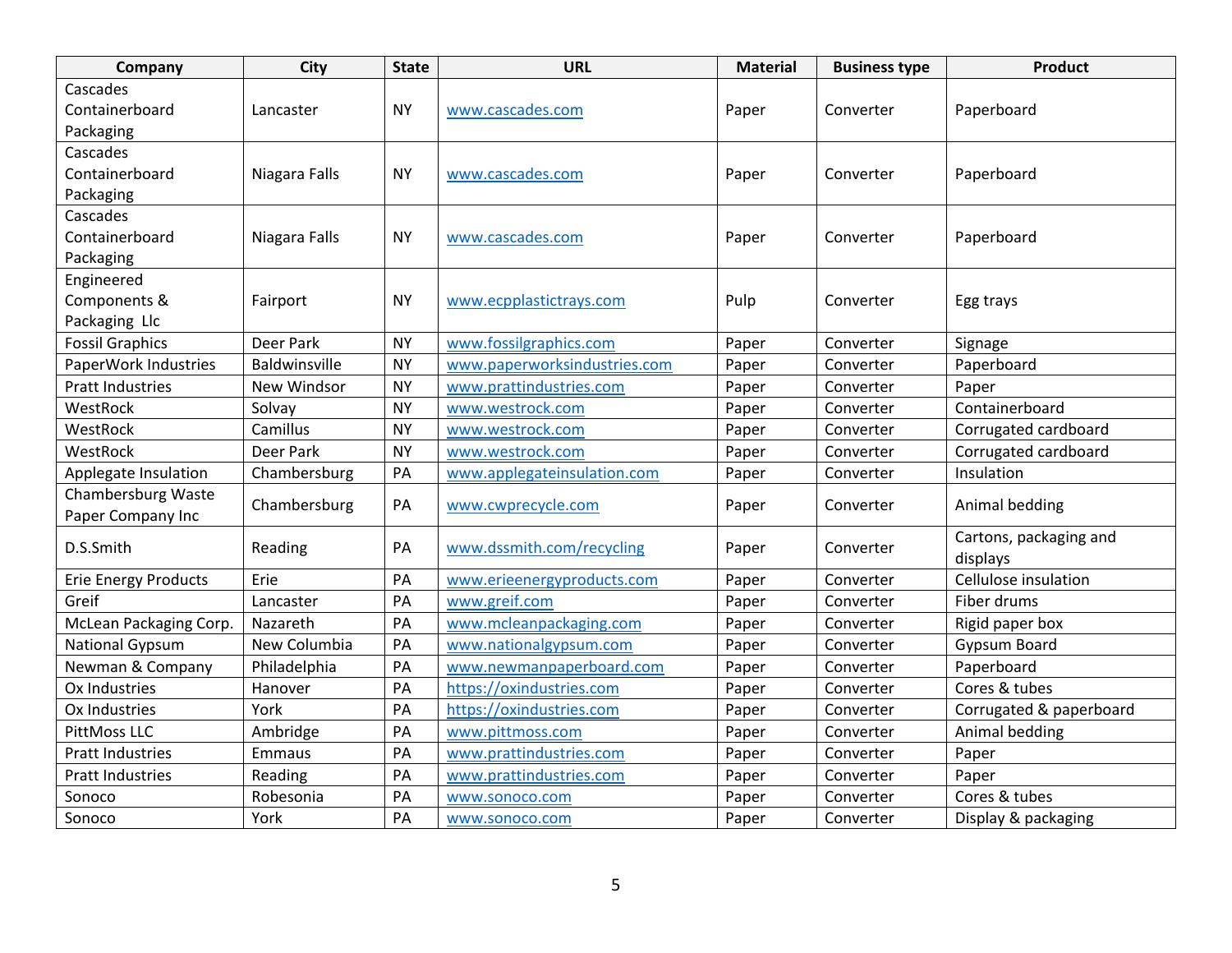| Company                                                        | <b>City</b>                 | <b>State</b> | <b>URL</b>                                | <b>Material</b> | <b>Business type</b>      | <b>Product</b>                                                       |
|----------------------------------------------------------------|-----------------------------|--------------|-------------------------------------------|-----------------|---------------------------|----------------------------------------------------------------------|
| <b>Specialty Industries: A</b><br>Division of Rand-<br>Whitney | <b>Red Lion</b>             | PA           | www.randwhitney.com/packaging-<br>company | Paper           | Converter                 | Paperboard                                                           |
| WestRock                                                       | Delaware River<br>Water Gap | PA           | www.westrock.com                          | Paper           | Converter                 | Paperboard                                                           |
| WestRock                                                       | Coal Center                 | PA           | www.westrock.com                          | Paper           | Converter                 | Corrugated cardboard                                                 |
| Yazoo Mills Inc                                                | New Oxford                  | PA           | www.yazoomills.com                        | Paper           | Converter                 | Cores & tubes                                                        |
| Rand-Whitney<br><b>Container LLC</b>                           | Pawtucket                   | R1           | www.randwhitney.com/packaging-<br>company | Paper           | Converter                 | Paperboard                                                           |
| Marcal, A Soundview<br>Paper Company                           | Putney                      | VT           | https://closedloop.marcalpro.com          | Paper           | Converter                 | Paper towels, napkins, &<br>tissue,                                  |
| WestRock                                                       | Sheldon                     | VT           | www.westrock.com                          | Paper           | Converter                 | Paperboard                                                           |
| Rand-Whitney<br>Containerboard LP                              | Montville                   | <b>CT</b>    | None                                      | Paper           | Manufacturer              | Paperboard                                                           |
| American Thermoplastic<br>Company                              | Pittsburg                   | PA           | www.binders.com                           | Paper           | Manufacturer              | <b>Binders</b>                                                       |
| <b>Continuus Materials</b>                                     | Philadelphia                | PA           | www.continuusmaterials.com                | Paper           | Manufacturer              | Roofing                                                              |
| <b>Erving Paper</b>                                            | Erving                      | MA           | www.ervingpaper.com                       | Paper           | Paper mill                | Tissue and towel                                                     |
| Greif                                                          | Fitchburg                   | MA           | www.greif.com                             | OCC&<br>mixed   | Paper mill                | Paper                                                                |
| Nine Dragons                                                   | Rumford                     | <b>ME</b>    | https://us.ndpaper.com                    | Paper           | Paper mill                | Paper & pulp                                                         |
| <b>APC Paper Group</b>                                         | Claremont                   | <b>NH</b>    | www.apcpapergroup.com                     | Paper           | Paper mill                | Natural & white Kraft, OCC,<br>toweling, tissue, specialty<br>papers |
| <b>Gorham Paper &amp; Tissue</b>                               | Gorham                      | <b>NH</b>    | www.gorhampt.com                          | Paper           | Paper mill                | Toweling & tissues                                                   |
| <b>APC Paper Group</b>                                         | Norfolk                     | <b>NY</b>    | www.apcpapergroup.com                     | Paper           | Paper mill                | Natural & white Kraft, OCC,<br>toweling, tissue, specialty<br>papers |
| Ox Industries                                                  | Carthage                    | <b>NY</b>    | https://oxindustries.com                  | Paper           | Paper mill                | Paper                                                                |
| <b>Pratt Industries</b>                                        | Staten Island               | <b>NY</b>    | www.prattindustries.com                   | Paper           | Paper mill                | Paper                                                                |
| American Eagle Paper<br>Mills                                  | Tyrone                      | PA           | www.aepaper.com                           | Paper           | Paper mill                | Paper                                                                |
| Sonoco                                                         | Holyoke                     | MA           | www.sonoco.com                            | Paper           | Paper Mill &<br>Converter | Cores & tubes                                                        |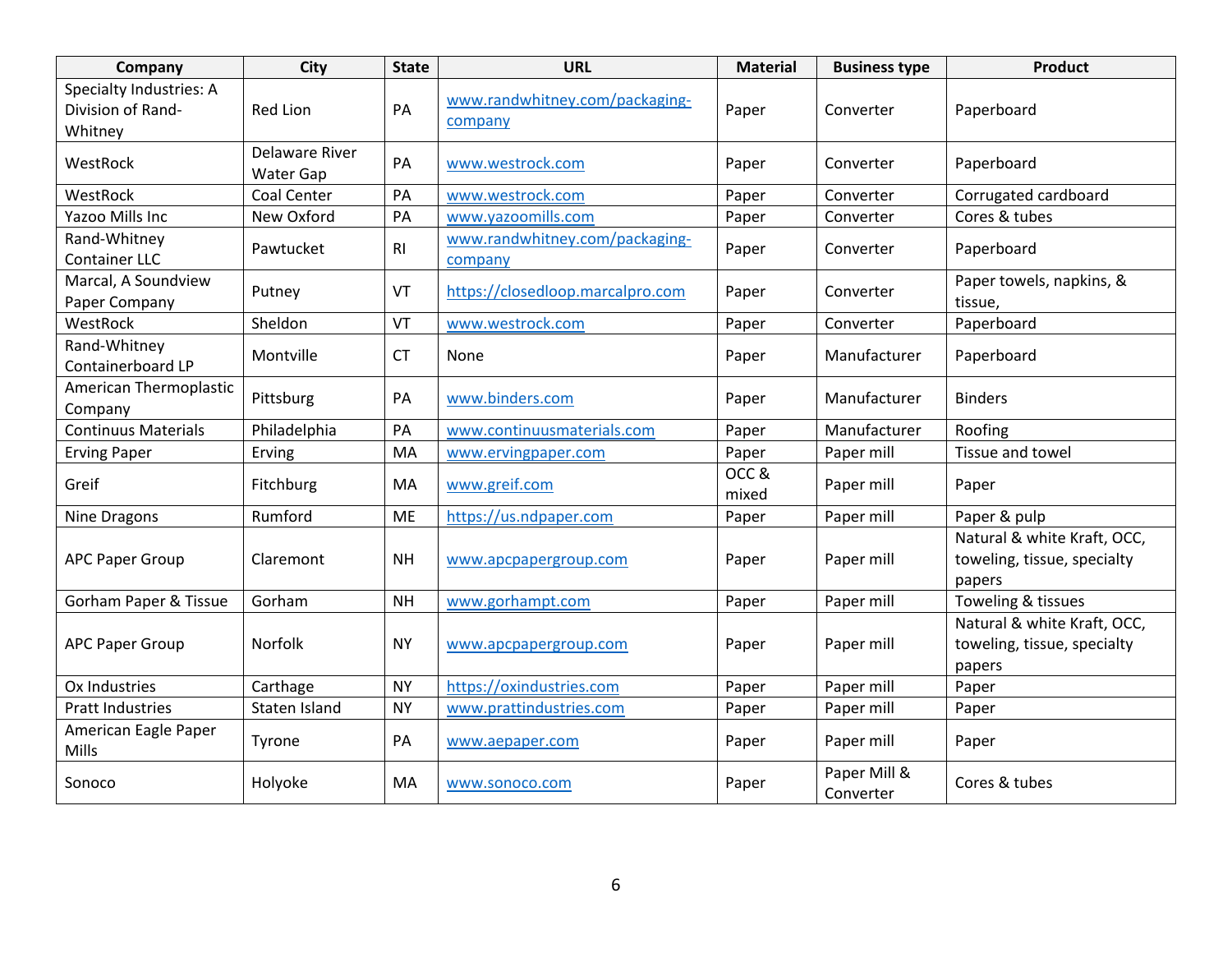# Plastic

<span id="page-7-0"></span>

| Company                                         | <b>City</b>          | <b>State</b> | <b>URL</b>                   | <b>Material</b> | <b>Business Type</b> | <b>Product</b>                                                          |
|-------------------------------------------------|----------------------|--------------|------------------------------|-----------------|----------------------|-------------------------------------------------------------------------|
| Aaron Industries<br>Corporation                 | Leominster           | MA           | www.aaroninc.com             | HDPE, PP        | Compounder           | Compounds & resins                                                      |
| <b>Nuvida Plastics</b>                          | Monmouth<br>Junction | NJ           | http://nuvidaplastics.com    | HDPE, PP        | Compounder           | Compounds & resins                                                      |
| Sonoco                                          | Chatham              | <b>NY</b>    | www.sonoco.com               | HDPE, PET       | Compounder           | Injection molding / extrusion                                           |
| <b>Oxford Polymers</b>                          | <b>New Britain</b>   | <b>CT</b>    | www.oxfordpolymers.com       | PET             | Manufacturer         | Post-consumer PET used in<br>pens                                       |
| <b>Advanced Drainage</b><br>Systems             | Ludlow               | MA           | www.ads-pipe.com             | <b>HDPE</b>     | Manufacturer         | Drainage pipes                                                          |
| EasyPak                                         | Leominster           | MA           | https://easypak.com          | PET             | Manufacturer         | Thermoform food<br>packaging                                            |
| Placon                                          | W. Springfield       | MA           | www.placon.com               | PET             | Manufacturer         | <b>Bottles</b>                                                          |
| <b>Preserve Products</b>                        | Waltham              | MA           | www.preserveproducts.com     | PP              | Manufacturer         | Toothbrushes, razors, table<br>& kitchen ware                           |
| <b>Advanced Drainage</b><br>Systems             | Mt. Airy             | <b>MD</b>    | www.ads-pipe.com             | <b>HDPE</b>     | Manufacturer         | Drainage pipes                                                          |
| <b>Advanced Drainage</b><br>Systems             | Logan                | <b>NJ</b>    | www.ads-pipe.com             | <b>HDPE</b>     | Manufacturer         | Drainage pipes                                                          |
| <b>Advanced Drainage</b><br>Systems             | Waverly              | <b>NY</b>    | www.ads-pipe.com             | <b>HDPE</b>     | Manufacturer         | Drainage pipes                                                          |
| Lane Enterprises                                | <b>Ballston Spa</b>  | <b>NY</b>    | https://lane-enterprises.com | <b>HDPE</b>     | Manufacturer         | Drainage pipes                                                          |
| <b>Advanced Drainage</b><br>Systems             | Muncy                | PA           | www.ads-pipe.com             | <b>HDPE</b>     | Manufacturer         | Drainage pipes                                                          |
| Aeolian Enterprises,<br>Inc.                    | Loyalhanna           | PA           | www.windriverfence.com       | <b>HDPE</b>     | Manufacturer         | Fencing                                                                 |
| Alpha Packaging                                 | Bethlehem            | PA           | www.alphap.com               | HDPE, PET       | Manufacturer         | Containers                                                              |
| Amcor                                           | <b>Mountain Top</b>  | PA           | www.amcor.com                | PET             | Manufacturer         | Food & beverage containers                                              |
| Amcor                                           | Allentown            | PA           | www.amcor.com                | PET             | Manufacturer         | Food & beverage containers                                              |
| American<br>Thermoplastic<br>Company            | Pittsburg            | PA           | www.binders.com              | <b>HDPE</b>     | Manufacturer         | <b>Binders</b>                                                          |
| <b>Casual Living Products</b><br>Unlimited, LLC | New Holland          | PA           | www.clunlimited.com          | <b>HPDE</b>     | Manufacturer         | Adirondack Chairs, benches,<br>tables, & commercial site<br>furnishings |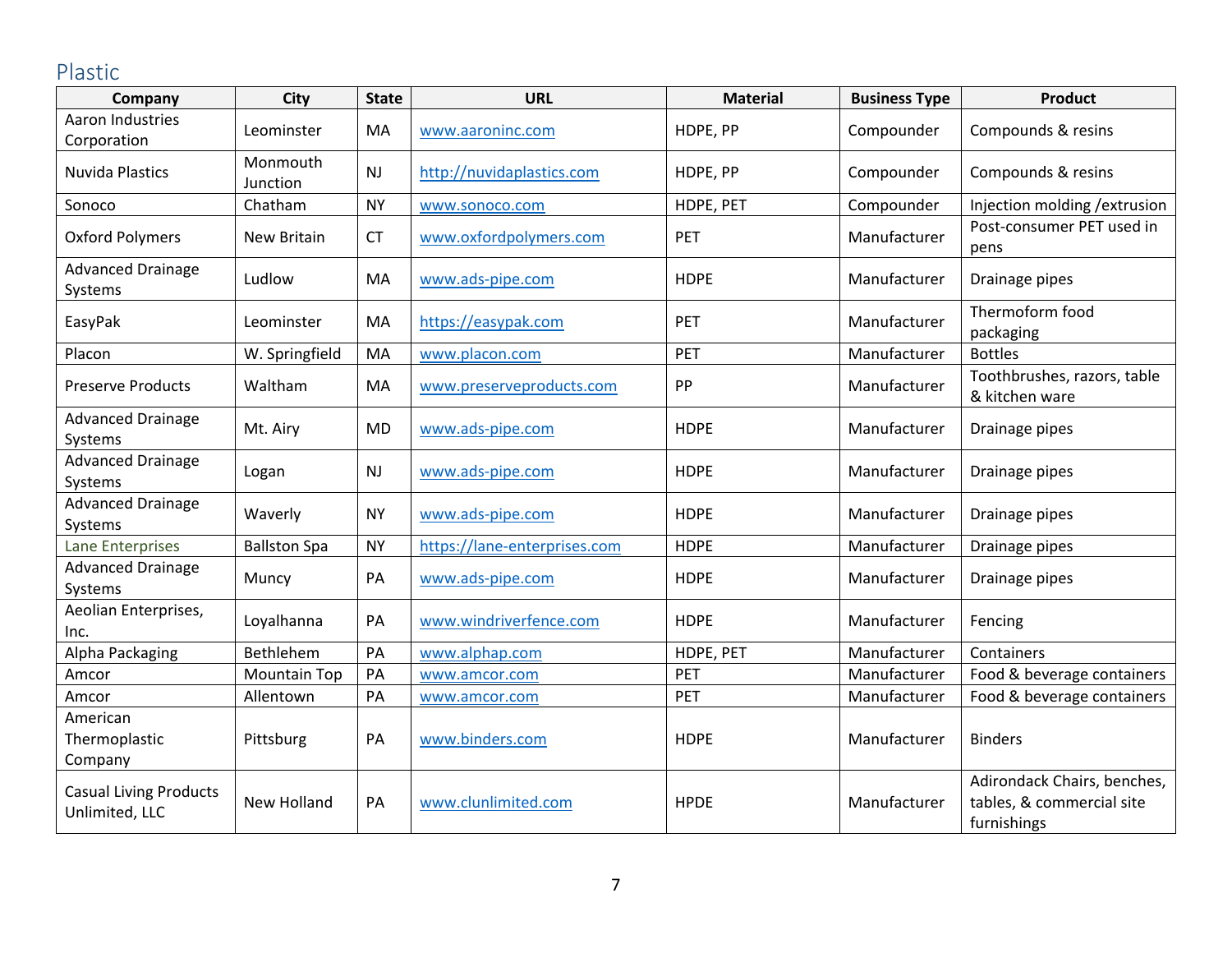| Company                                                      | <b>City</b>           | <b>State</b> | <b>URL</b>                   | <b>Material</b>                             | <b>Business Type</b> | <b>Product</b>                                                       |
|--------------------------------------------------------------|-----------------------|--------------|------------------------------|---------------------------------------------|----------------------|----------------------------------------------------------------------|
| <b>Continuus Materials</b>                                   | Philadelphia          | PA           | www.continuusmaterials.com   | 4 preferred (2, 5, 7<br>limited quantities) | Manufacturer         | Roofing                                                              |
| Drug Plastics & Glass<br>Co., Inc.                           | Boyertown             | PA           | www.drugplastics.com         | HDPE, PET                                   | Manufacturer         | <b>Prescription Bottles</b>                                          |
| East Penn<br>Manufacturing Co.,<br>Inc.                      | <b>Lyon Station</b>   | PA           | www.dekabatteries.com        | PP                                          | Manufacturer         | <b>Battery cases</b>                                                 |
| EasyPak                                                      | Bethlehem             | PA           | https://easypak.com          | PET                                         | Manufacturer         | Thermoform food<br>packaging                                         |
| Emeco Industries Inc.                                        | Hanover               | PA           | www.emeco.net                | PET                                         | Manufacturer         | Plastic bottles                                                      |
| Forta Corporation                                            | <b>Grove City</b>     | PA           | www.forta-ferro.com          | PP                                          | Manufacturer         | Concrete                                                             |
| <b>Graham Packaging</b><br>Company, L.P.                     | York                  | PA           | www.grahampackaging.com      | <b>HDPE</b>                                 | Manufacturer         | Plastic bottles                                                      |
| HydroBlox<br>Technologies                                    | Warrendale            | PA           | www.hydroblox.com            | $3 - 7$                                     | Manufacturer         | Drainage management                                                  |
| HydroBlox<br>Technologies                                    | Greenwood<br>Township | PA           | www.hydroblox.com            | $3 - 7$                                     | Manufacturer         | Drainage management                                                  |
| <b>KW Plastics</b>                                           | Allentown             | PA           | www.kwplastics.com           | <b>HDPE</b>                                 | Manufacturer         | Paint containers                                                     |
| <b>Lane Enterprises</b>                                      | Shippensburg          | PA           | https://lane-enterprises.com | <b>HDPE</b>                                 | Manufacturer         | Drainage pipes                                                       |
| Leo Sewell                                                   | Philadelphia          | PA           | www.leosewell.net            | Mixed                                       | Manufacturer         | Decorative products                                                  |
| Morco, Inc.                                                  | Cochranton            | PA           | www.morcoline.com            | <b>HDPE</b>                                 | Manufacturer         | Promotional<br>Products                                              |
| <b>Novelty Manufacturing</b><br>Co                           | Lancaster             | PA           | www.noveltymfg.com           | <b>HPDE</b>                                 | Manufacturer         | Flower watering cans                                                 |
| Pac Strapping<br>Products, Inc.                              | Exton                 | PA           | www.strapsolutions.com       | PP                                          | Manufacturer         | Manual grade strapping                                               |
| <b>Rehrig Pacific</b><br>Company                             | Erie                  | PA           | www.rehrigpacific.com        | <b>HDPE</b>                                 | Manufacturer         | <b>Recycling Containers</b>                                          |
| <b>Trigon Plastics</b>                                       | Newmanstown           | PA           | www.trigonplastics.com       | <b>HDPE</b>                                 | Manufacturer         | Plastic lumber                                                       |
| <b>Waste Not</b><br>Technologies, LLC                        | Saylorsburg           | PA           | www.plasticfencing.us        | <b>HDPE</b>                                 | Manufacturer         | Milk jugs; agricultural pots;<br>Kitty Litter containers;<br>fencing |
| <b>Windsor Barrel Works</b><br>& Kettle Creek<br>Corporation | Ottsville             | PA           | www.windsorbarrel.com        | <b>HDPE</b>                                 | Manufacturer         | Recycling containers                                                 |
| <b>Parallel Products</b>                                     | South Boston          | MA           | www.parallelproducts.com     | PET, PP                                     | Reclaimer            | Flake                                                                |
| <b>Parallel Products</b>                                     | New Bedford           | MA           | www.parallelproducts.com     | PET, PP                                     | Reclaimer            | Flake                                                                |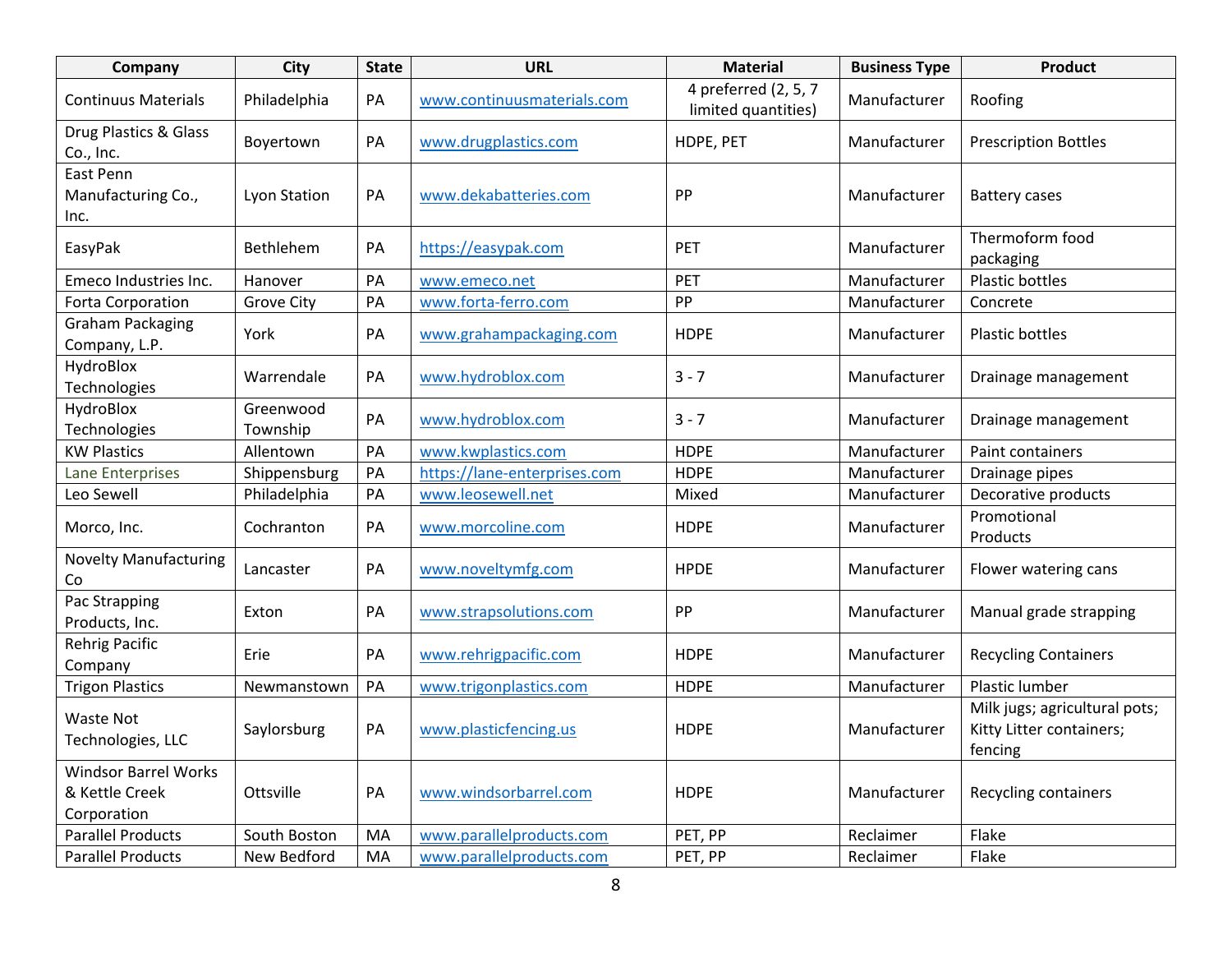| Company                                   | <b>City</b>        | <b>State</b> | <b>URL</b>                    | <b>Material</b> | <b>Business Type</b>        | Product          |
|-------------------------------------------|--------------------|--------------|-------------------------------|-----------------|-----------------------------|------------------|
| Pro Pel Plastech                          | South<br>Deerfield | MA           | www.pro-pel.com               | <b>HDPE</b>     | Reclaimer                   | Pellets          |
| <b>BSD Plastics</b>                       | Marlboro           | <b>NY</b>    | www.bsdplastics.com           | PET, HDPE, PP   | Reclaimer                   | Pellets/flake    |
| <b>Parallel Products</b>                  | <b>Bronx</b>       | <b>NY</b>    | www.parallelproducts.com      | PET, PP         | Reclaimer                   | Flake            |
| Poly Quest                                | Farmingdale        | <b>NY</b>    | www.polyquest.com             | PET, PP         | Reclaimer                   | Pellets/flake    |
| <b>TOMRA New York</b><br>Recycling (TNYR) | Schenectady        | <b>NY</b>    | www.tomra.com                 | <b>PET</b>      | Reclaimer                   | Flake            |
| TOMRA New York<br>Recycling (TNYR)        | Farmington         | <b>NY</b>    | www.tomra.com                 | PET             | Reclaimer                   | Flake            |
| TOMRA New York<br>Recycling (TNYR)        | Syracuse           | <b>NY</b>    | www.tomra.com                 | PET, green only | Reclaimer                   | Flake            |
| <b>UltrePET</b>                           | Albany             | <b>NY</b>    | www.ultrepet.com              | PET             | Reclaimer                   | Pellets/flake    |
| <b>Advanced Drainage</b><br>Systems       | Clarion            | PA           | www.ads-pipe.com              | <b>HDPE</b>     | Reclaimer                   | Pellets          |
| <b>EFS-Plastics</b>                       | Hazelton           | PA           | www.efs-plastics.ca           | $3 - 7$         | Reclaimer                   | Pellets/flake    |
| <b>EPI Recycling Solutions</b>            | Erie               | PA           | http://engineeredplastics.com | Bulky rigid     | Reclaimer                   | Pellet           |
| Philadelphia Plastic<br>Recycling         | Conshohocken       | PA           | www.philaplast.com            | HDPE, PET, PP   | Reclaimer                   | Pellets/flake    |
| <b>Trigon Plastics</b>                    | Newmanstown        | PA           | www.trigonplastics.com        | <b>HDPE</b>     | Reclaimer                   | Pellets/flake    |
| Nursery Supplies Inc.                     | Chambersburg       | PA           | www.nurserysupplies.com       | <b>HDPE</b>     | Reclaimer &<br>manufacturer | Nursery supplies |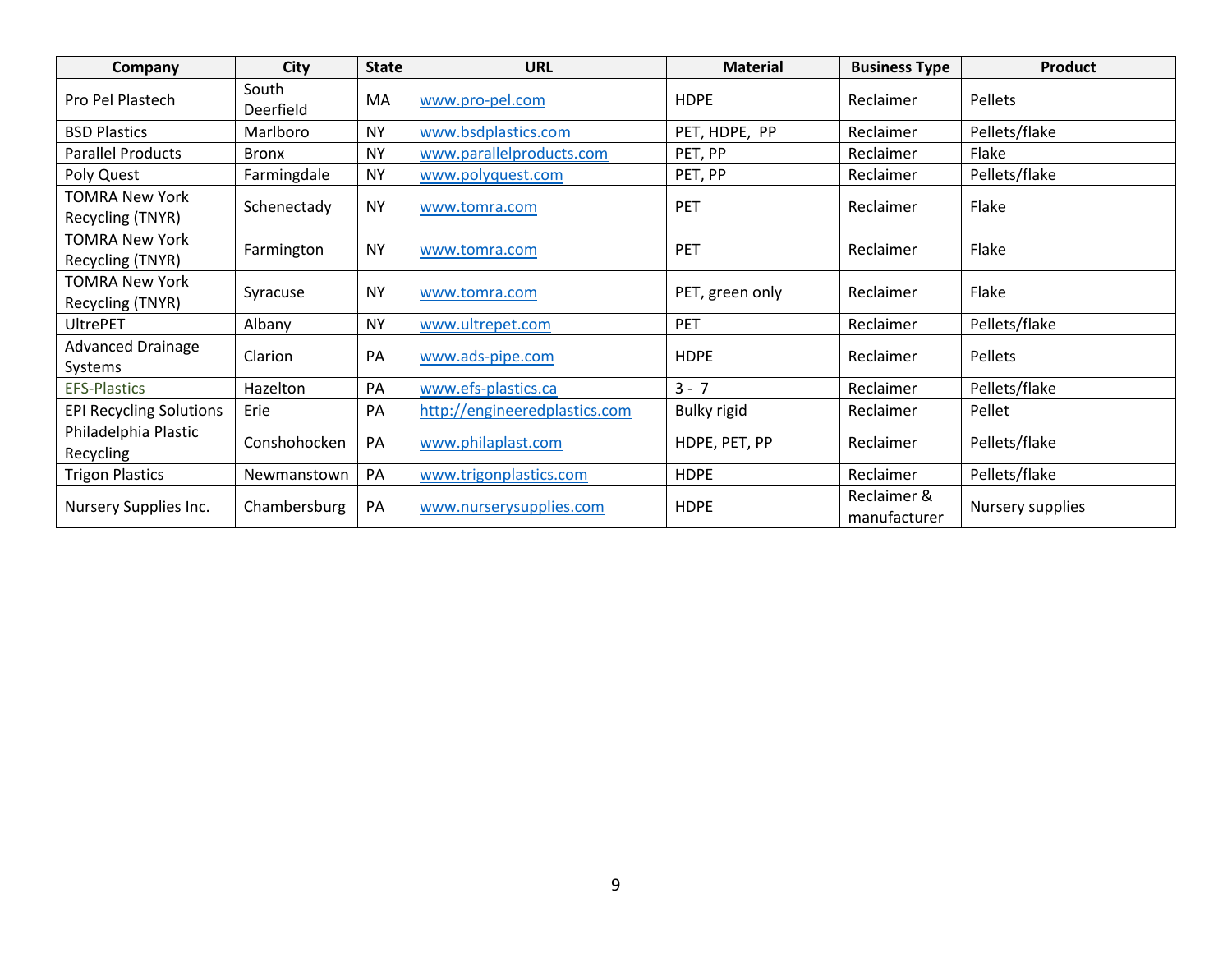# Glass

<span id="page-10-0"></span>

| Company                                 | <b>City</b>      | <b>State</b> | <b>URL</b>                   | <b>Material</b>                 | <b>Business type</b>           | <b>Product</b>                |
|-----------------------------------------|------------------|--------------|------------------------------|---------------------------------|--------------------------------|-------------------------------|
| <b>Strategic Materials</b>              | South<br>Windsor | <b>CT</b>    | www.strategicmaterials.com   | Clear, green, brown,<br>& 3-mix | Beneficiator                   | Cullet                        |
| Pace Glass                              | Jersey City      | <b>NJ</b>    | www.paceglass.com            | Clear, green, brown,<br>& 3-mix | Beneficiator                   | Cullet                        |
| CAP Glass Allentown, LLC                | Northampton      | PA           | www.capglassrecycling.com    | Clear, green, brown,<br>& 3-mix | Beneficiator                   | Cullet & sand                 |
| <b>Harsco Minerals</b><br>International | Orwigsburg       | PA           | www.blackbeautyabrasives.com | Clear, green, brown,<br>& 3-mix | Beneficiator &<br>manufacturer | Cullet & abrasive<br>products |
| Ardagh Group                            | Bridgeton        | <b>NJ</b>    | www.ardaghgroup.com          | Cullet                          | Manufacturer                   | Clear bottles                 |
| RecycALL                                | Port Allegany    | PA           | None                         | Cullet Clear, green,<br>brown   | Beneficiator                   | Food grade class              |
| Johns Manville                          | <b>Berlin</b>    | <b>NJ</b>    | www.jm.com                   | Cullet                          | Manufacturer                   | Fiberglass                    |
| <b>Anchor Glass Container</b><br>Corp.  | Elmira           | <b>NY</b>    | https://anchorglass.com      | Cullet                          | Manufacturer                   | Glass bottles                 |
| <b>Owens Corning</b>                    | Delmar           | <b>NY</b>    | www.owenscorning.com         | Cullet                          | Manufacturer                   | Fiberglass                    |
| <b>Owens-Illinois Glass</b>             | Auburn           | <b>NY</b>    | www.o-i.com                  | Cullet                          | Manufacturer                   | Clear bottles                 |
| Urban Mining NE                         | New Rochelle     | <b>NY</b>    | www.urbanminingne.com        | Cullet                          | Manufacturer                   | Pozzolan                      |
| AEROAggregates LLC                      | Eddystone        | PA           | www.aeroaggregates.com       | Cullet                          | Manufacturer                   | Glass foam<br>aggregate       |
| Ardagh Group                            | Alleghany        | PA           | www.ardaghgroup.com          | Cullet                          | Manufacturer                   | Clear & brown<br>bottles      |
| <b>Owens-Illinois Glass</b>             | Brockport        | PA           | www.o-i.com                  | Cullet                          | Manufacturer                   | Green bottles                 |
| <b>Owens-Illinois Glass</b>             | Crenshaw         | PA           | www.o-i.com                  | Cullet                          | Manufacturer                   | Clear bottles                 |
| White Light Productions                 | Downingtown      | PA           | www.seaglass.us              | Clear, green & brown            | Manufacturer                   | Jewelry &<br>decorations      |